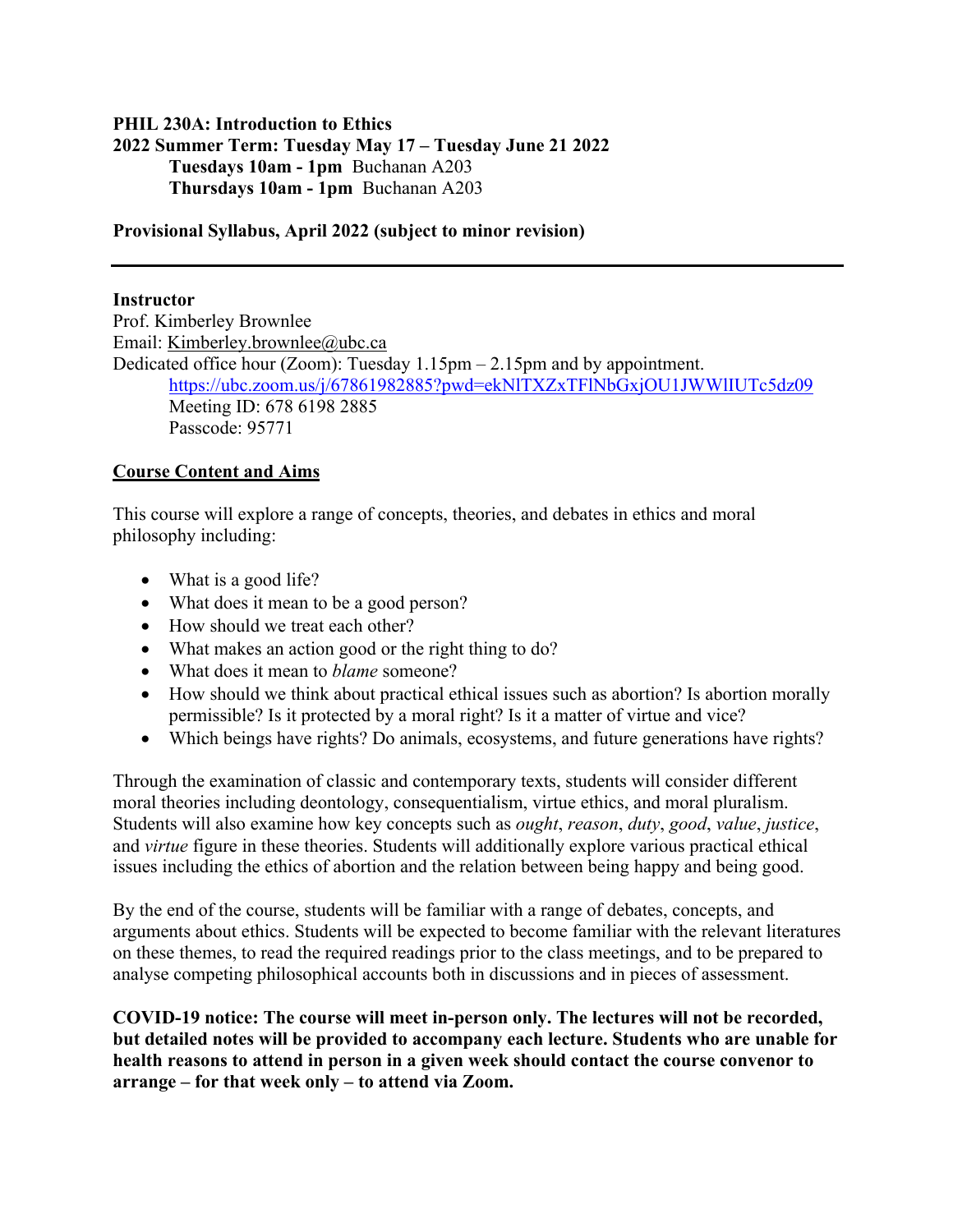## **Details of the Course**

### **Schedule for each three-hour meeting**

10am - 10.50am: lecture by the instructor

11am - 11.45am: directed writing session of a four-sentence paper

11.45am - 12.15pm: peer sharing of four-sentence papers in small groups

12.20pm - 1.00pm: general discussion and sum up by the instructor

## **Expectations**

- Complete the required reading before each meeting.
- Attend each meeting and complete **each in-class writing assignment**.
- Contribute to the course discussions and the peer-sharing sessions.

### **Instructions for the in-class directed-writing sessions**

Reflect on the assigned reading (beforehand) and on the lecture given that day. During the 45 minute writing session, write a four-sentence paper with the following structure:

(1) [Name of philosopher] says \_\_\_\_\_\_\_\_\_, because \_\_\_\_\_\_\_.

 $(2)$  I say \_\_\_\_\_\_\_\_\_, because \_\_\_\_\_\_\_\_\_\_.

 $(3)$  One might object that  $\qquad \qquad$ .

 $(4)$  I reply that  $(4)$ , because

For guidance on writing a four-sentence paper, see Dennis Earl (2014) 'The Four-Sentence Paper' in *Teaching Philosophy* 38: 1: https://philpapers.org/archive/EARTFP.pdf

## **Marks**

| • Ten in-class essays $(5 \text{ points each})$ | 50 points |
|-------------------------------------------------|-----------|
| • Attendance and participation in discussions   | 5 points  |
| $\bullet$ Essay                                 | 40 points |
| • Self-assessment of essay                      | 5 points  |

## **Assignment Instructions**

#### **In-class essays: 50 points**

- You will write 10 four-sentence essays in class.
- Each essay is worth five points.
- Each essay should follow these criteria:
	- 1. Correct representation of what 'they' say and *why* they say it.
	- 2. Clarity and thoughtfulness in the statement of what you say and *why* you say it.
	- 3. Thoughtful appreciation of a possible objection to what you say.
	- 4. Originality and innovation in your response to that objection.
	- 5. Quality of writing (i.e. clear prose, referencing, bibliography, spelling, grammar).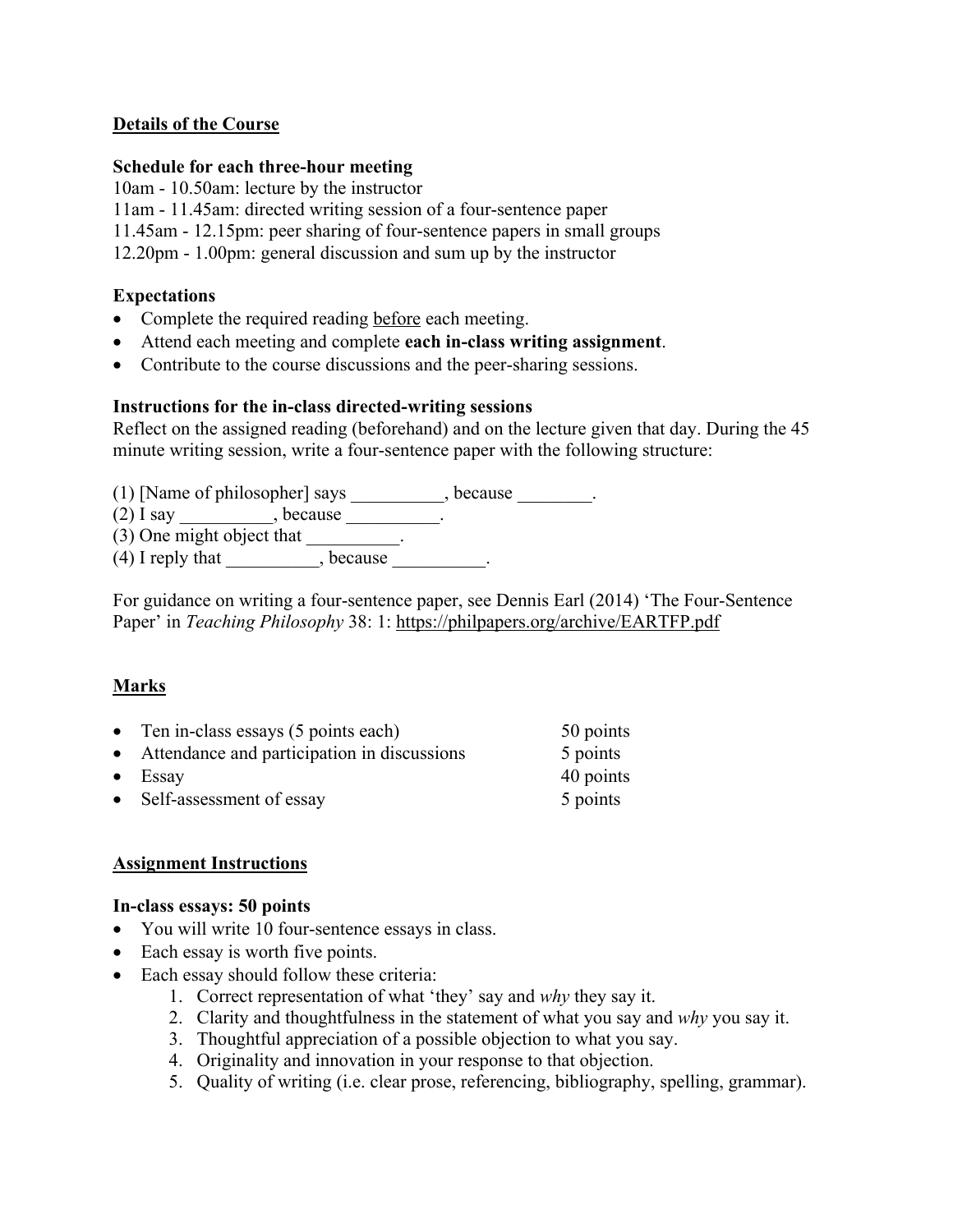- The first five four-sentence essays will be due as a batch on **Monday June 6 2022** (on the topics discussed between May 19 - June 2). All students may have an automatic extension until Thursday June 9 2022. After that, 2 points will be deducted per day for lateness. **Submit the five essays in a single Word document.**
- The second five four-sentence essays will be due as a batch on **Thursday June 23 2022** (on topics covered between June 7-21). All students may have an automatic extension until Monday June 27. After that, 2 points will be deducted per day for lateness. **Submit the essays in a single Word document.**
- The essays should be in clean prose, Times New Roman, 12-point font.
- The submitted essays should include footnotes and references as appropriate.

## **Attendance and Participation: 5 points**

- Each class includes a directed writing session, breakout group discussion, and class discussion.
- Make a personal commitment to attend each class and to participate in all components.
- Read the assigned readings before each meeting. Come prepared with questions and comments to contribute to the discussion.

## **Essay: 40 points**

- Write a **2,000 word essay** in response to an assigned question.
- The word limit does **not** include the footnotes or bibliography.
- You may exceed the word-limit by 10% without penalty.
- Essays should be typed in a clear professional font, e.g. **Times New Roman, 12 point font.**
- Please follow a **recognised reference style**. Check here for guidance: https://guides.library.ubc.ca/c.php?g=707463&p=5035495
- The essays will be marked according to **four criteria**:
	- o 1. Argument and analysis
	- o 2. Understanding and interpretation of the literature
	- o 3. Structure and organisation
	- o 4. Quality of writing (i.e. prose, referencing, bibliography, spelling, grammar and presentation).
- **The essay is due on Thursday June 23 2022.** Students may have an automatic extension until Monday June 27 2022. After that, two points will be deducted each day for lateness. If you have a personal reason (e.g. illness, family concern) to request an extension, please contact me **before the deadline** to arrange an alternative submission date.
- **Non-submission will result in 0 points.**
- Advice on essays can be found in the **Appendix** below.

## **Self-assessment of the essay: 5 points**

- See the essay checklist at the end of this syllabus. Use the editable version of the checklist on Canvas to write a brief self-assessment of your essay.
- Give your short essay a Yes or No on each of the checklist requirements. Write a brief 150 word comment on whether you are satisfied with how you have met each of the criteria in your essay, and which areas you believe you may need to improve.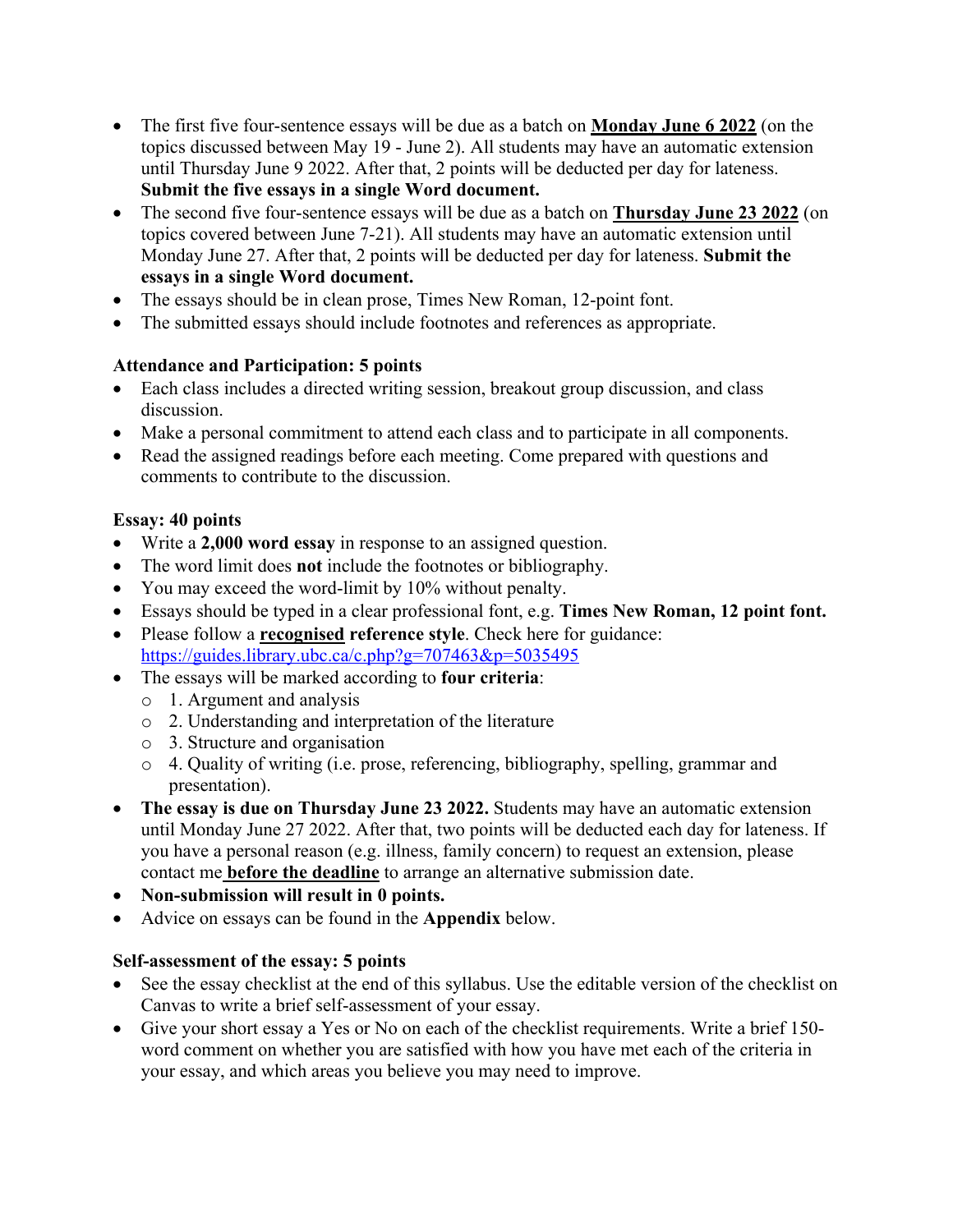• The self-assessment is due on **Thursday June 23 2022.** Students may have an automatic extension until Monday June 27. After that, two points will be deducted per day for lateness.

# **Plagiarism**

**Plagiarism is a serious form of academic misconduct involving intellectual theft.** Plagiarism occurs where an individual submits or presents the oral or written work of another person as his or her own. Scholarship quite properly rests upon examining and referring to the thoughts and writings of others. However, when another person's words (i.e. phrases, sentences, or paragraphs), ideas, or entire works are used, the **author must be acknowledged in the text, in footnotes, in endnotes, or in another accepted form of academic citation**. Where direct quotations are made, they must be clearly delineated (for example, within quotation marks or separately indented). Failure to provide proper attribution is plagiarism because it represents someone else's work as one's own. Plagiarism should not occur in submitted drafts or final works. A student who seeks assistance from a tutor or other scholastic aids must ensure that the work submitted is the student's own. Students are responsible for ensuring that any work submitted does not constitute plagiarism. Students who are in any doubt as to what constitutes plagiarism should consult their instructor before handing in any assignments. Please see: http://www.calendar.ubc.ca/Vancouver/index.cfm?tree=3,54,111,959. **Please ensure that you are familiar with the standards for good academic practice and the university's norms and regulations: https://artsone.arts.ubc.ca/about-arts-one/ubc-policies/ubc-plagiarism-policy/**

## **Background Readings**

- A range of further readings have been provided at the end of this course guide.
- An online resource that provides useful background material on a range of topics is *The Stanford Encyclopedia of Philosophy* (http://plato.stanford.edu/). **This resource does not replace original texts. Do not cite this source when you could and should read and cite the original work.**
- **NB:** Beware of relying on Wikipedia or other non-specialist internet encyclopaedias. They are not peer-reviewed and may contain inaccuracies and misinterpretations. **Do not regard them as reliable academic sources.**

Required Background Reading:

- Thomas Nagel's article 'What is Rude?' in the *London Review of Books* https://www.lrb.co.uk/the-paper/v44/n03/thomas-nagel/what-is-rude
- Read throughout the term: Benjamin Lipscomb (2021), *The Women are Up to Something*. Oxford University Press.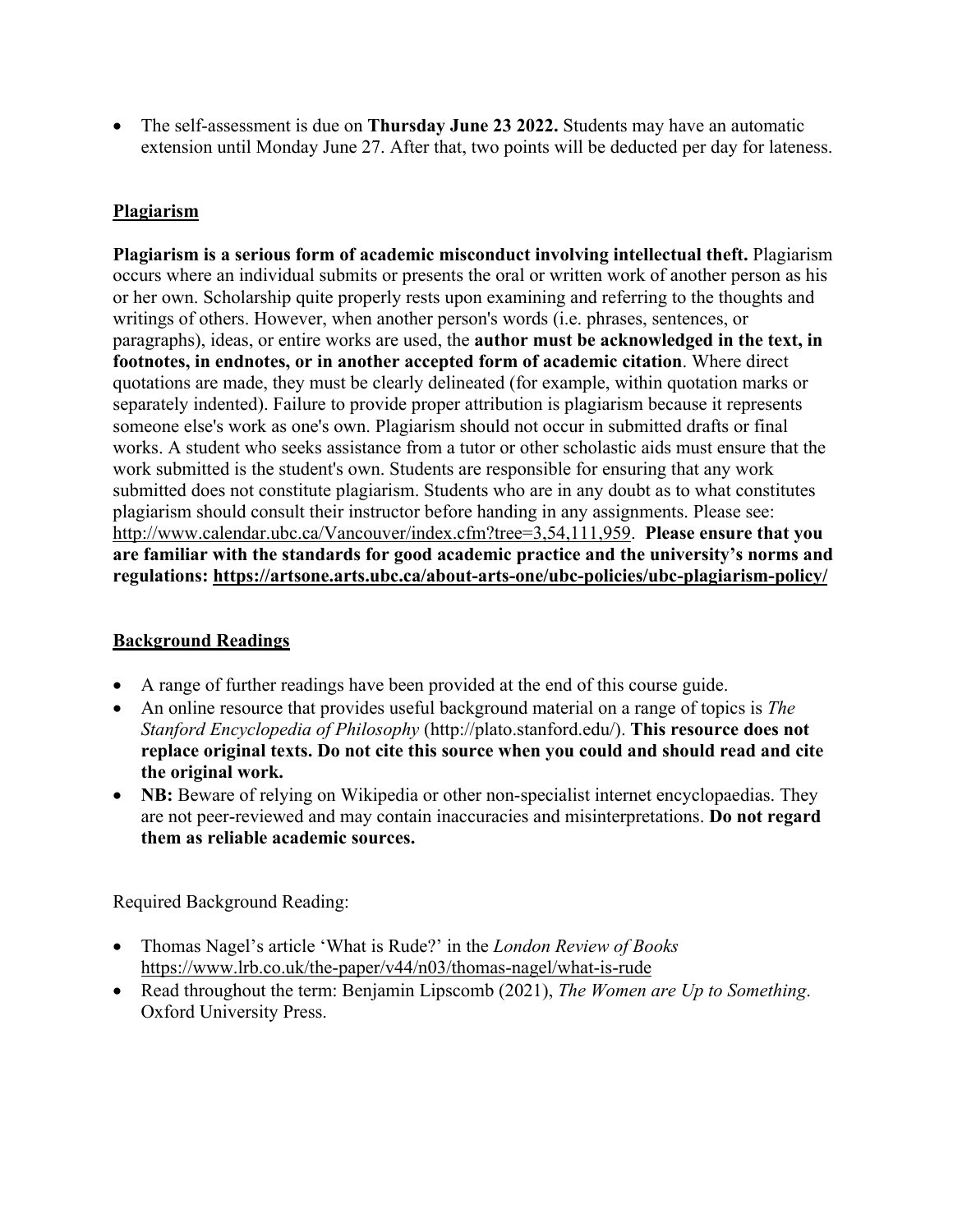## **Readings**

Week 1:

**Tuesday May 17** Overview of the course; Introduction to moral philosophy

There is no required reading for this meeting. Here is a suggested reading: Simon Blackburn (2003), *Ethics: A Very Short Introduction*. Oxford University Press.

**Thursday May 19** The challenges of doing ethics

Required Reading: Blackburn, Simon, 'Seven Threats to Thinking about Ethics', in *Ethics: A Short Introduction*. Oxford University Press.

Week 2:

**Tuesday May 24** What is the good life?

Required Reading: Aristotle, *Nicomachean Ethics*, Book I.

**Thursday May 26**

What does it mean to be happy? In ethics, is overall happiness all that matters?

Required Reading: J. S. Mill, *Utilitarianism*. chs I and II

Week 3:

**Tuesday May 31** What does it mean to be happy? In ethics, is overall happiness all that matters?

Required Reading: J. S. Mill, *Utilitarianism*. chs III, IV, V.

**Thursday June 2** What's wrong with utilitarianism?

Required Reading Foot, P. (1985), 'Utilitarianism and the Virtues', *Mind*, vol 94 pp 196-209.

Week 4:

**First 5 in-class papers due: Monday June 6 (on topics covered between May 19 - June 2.)**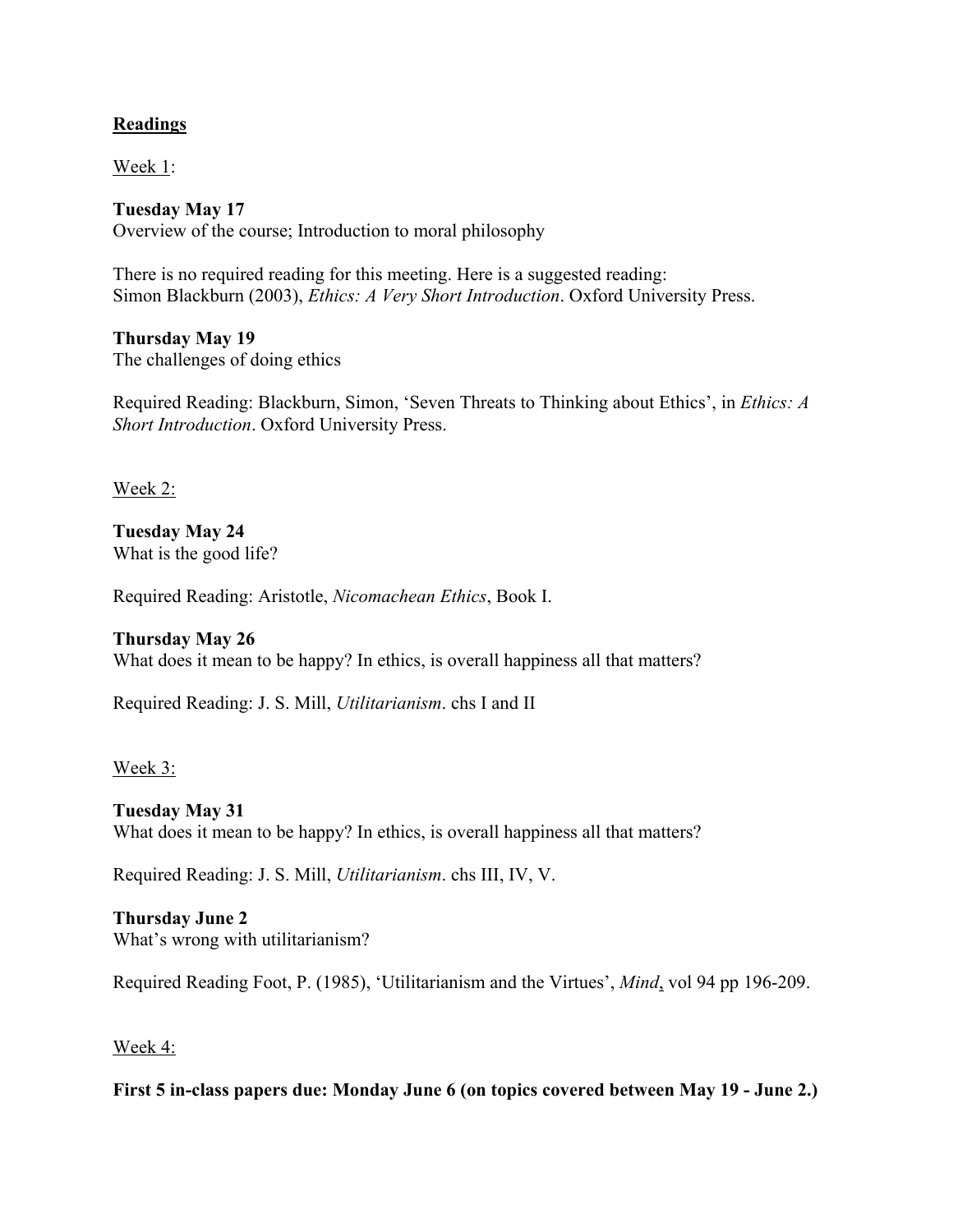### **Tuesday June 7**

What's wrong with deontology and consequentialism?

Required Reading: G.E.M. Anscombe (1958), 'Modern Moral Philosophy', *Philosophy* 33: 124, 1-19.

### **Thursday June 9**

What is the right thing to do?

Required reading: Foot, P. (1967) 'The Problem of Abortion and the Doctrine of Double Effect,' *Oxford Review*, 5: 5–15.

Week 5:

#### **Tuesday June 14** What is the right thing to do?

Required Reading: J. J. Thomson (1976), 'Killing, Letting Die, and the Trolley Problem', *The Monist*, Vol. 59, No. 2, Philosophical Problems of Death (APRIL, 1976), 204-217.

#### **Thursday June 16**

Is access to abortion a moral right?

Required Reading: Judith Jarvis Thomson (1971), 'A Defense of Abortion', *Philosophy and Public Affairs*, 1(1): 47–66.

Further Reading: Rosalind Hursthouse (1991), 'Virtue Theory and Abortion', in *Philosophy & Public Affairs*, Vol. 20, No. 3, 223-46.

## Week 6:

**Tuesday June 21** Do animals, ecosystems, and future generations have rights?

Required Reading: Joel Feinberg (1974), "The Rights of Animals and Unborn Generations," in William Blackstone, ed., *Philosophy and Environmental Crisis* (University of Georgia Press).

## **Second batch of five four-sentence papers due: Thursday June 23 (on topics covered between June 7 – June 21).**

**Essay due Thursday June 23.** 

**Self-assessment due Thursday June 23.**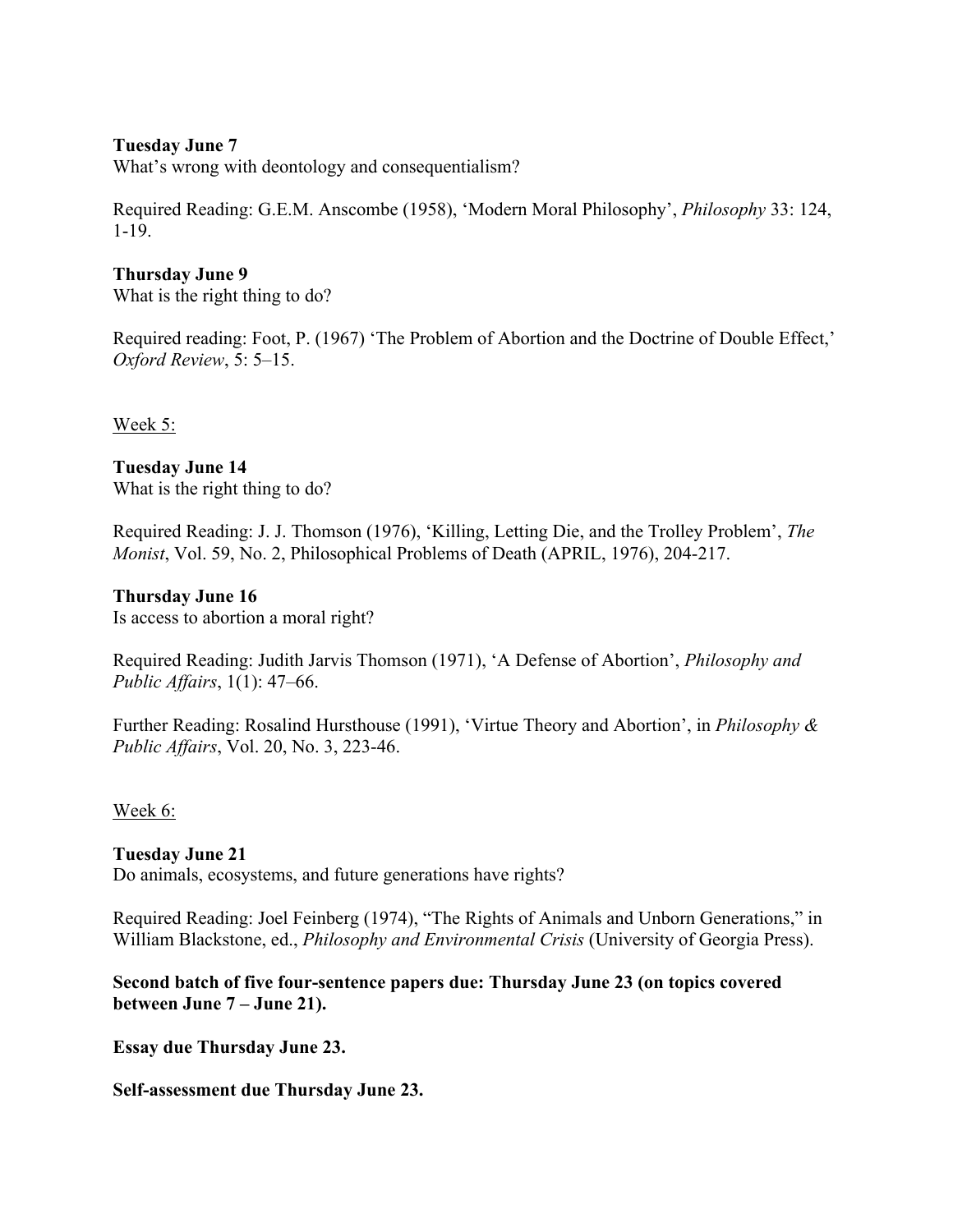# **Further Readings**

## **Some Readings on Normativity and Moral Reasons**

- Brownlee, K. (2012), 'Reasons and Ideals', *Philosophical Studies,* 151,:433–444.
- Gardner, J. (2002). Reasons for teamwork. Legal Theory, 8(4), 495–509.
- Gardner, J. (2004). The wrongdoing that gets results. Philosophical Perspectives, 18(1) (Ethics), 53–88.
- Heuer, U. (2008). Reasons and impossibility. Philosophical Studies. doi:10.1007/s11098- 008-9285-2.
- Hume, D. *A Treatise on Human Nature*, Book 2, Part 3, Section 3; Book 3, Part 1, Section 1; Book 3, Part 1, Section 2.
- Parfit, D. (1984). Reasons and persons. Oxford: Oxford University Press.
- Raz, J. (2005). The myth of instrumental rationality. The Journal of Ethics and Social Philosophy,  $1(1)$ , 4.
- Raz, J. (1999), *Practical Reason and Norms*, Oxford University Press, Chapter 1, especially Section 1.2.
- Scanlon, T. (1998), *What We Owe to Each Other*, Harvard University Press, Chapter 1.
- Streumer, B. (2007). Reasons and impossibility. Philosophical Studies, 136, 351–384.
- Streumer, B. (2009). Reasons, impossibility and efficient steps: Reply to Heuer. Philosophical Studies. doi:10.1007/s11098-009-9422-6.

## **Some Readings on Deontology / Non-Consequentialism**

- Kant, Immanuel, Groundwork of the metaphysics of morals. Mary J. Gregor (1998), (electronic resource), Preface and Sections I & II.
- Thomson, J.J. (1985), 'The Trolley Problem,' *Yale Law Journal*, 94: 1395–1415.
- Foot, P. (1967) 'The Problem of Abortion and the Doctrine of Double Effect,' *Oxford Review*, 5: 5–15.
- O'Neill, O. (1991), 'Kantian ethics', in *A Companion to Ethics*, edited by Peter Singer, Blackwell, 175–85.
- Herman, B. (1995), *The Practice of Moral Judgement*.
- Darwall, S. (1998), *Philosophical Ethics*.
- Korsgaard, C. (1996), *Creating the Kingdom of Ends*, especially chs 1, 2.
- Kamm, F. M. (1993), *Morality, Morality: Volume I: Death and Whom to Save From It*, New York: Oxford University Press

## **Some Readings on Consequentialism**

- Philip P., 'The Consequentialist Can Recognise Rights', *Philosophical Quarterly* 38 (1988)
- Bentham, J. (1781), *An Introduction to the Principles of Morals and Legislation* (available online).
- Foot, P. (1985), 'Utilitarianism and the Virtues', *Mind*, vol 94 pp 196-209.
- Mill, J.S. (1861), *Utilitarianism* (various editions).
- Rawls, J. (1955), 'Two Concepts of Rules', *Philosophical Review*, (1955), vol 64, pp 3-32.
- Smart, J.J.C. and Williams, B. (1973), *Utilitarianism: For and Against*, Cambridge University Press.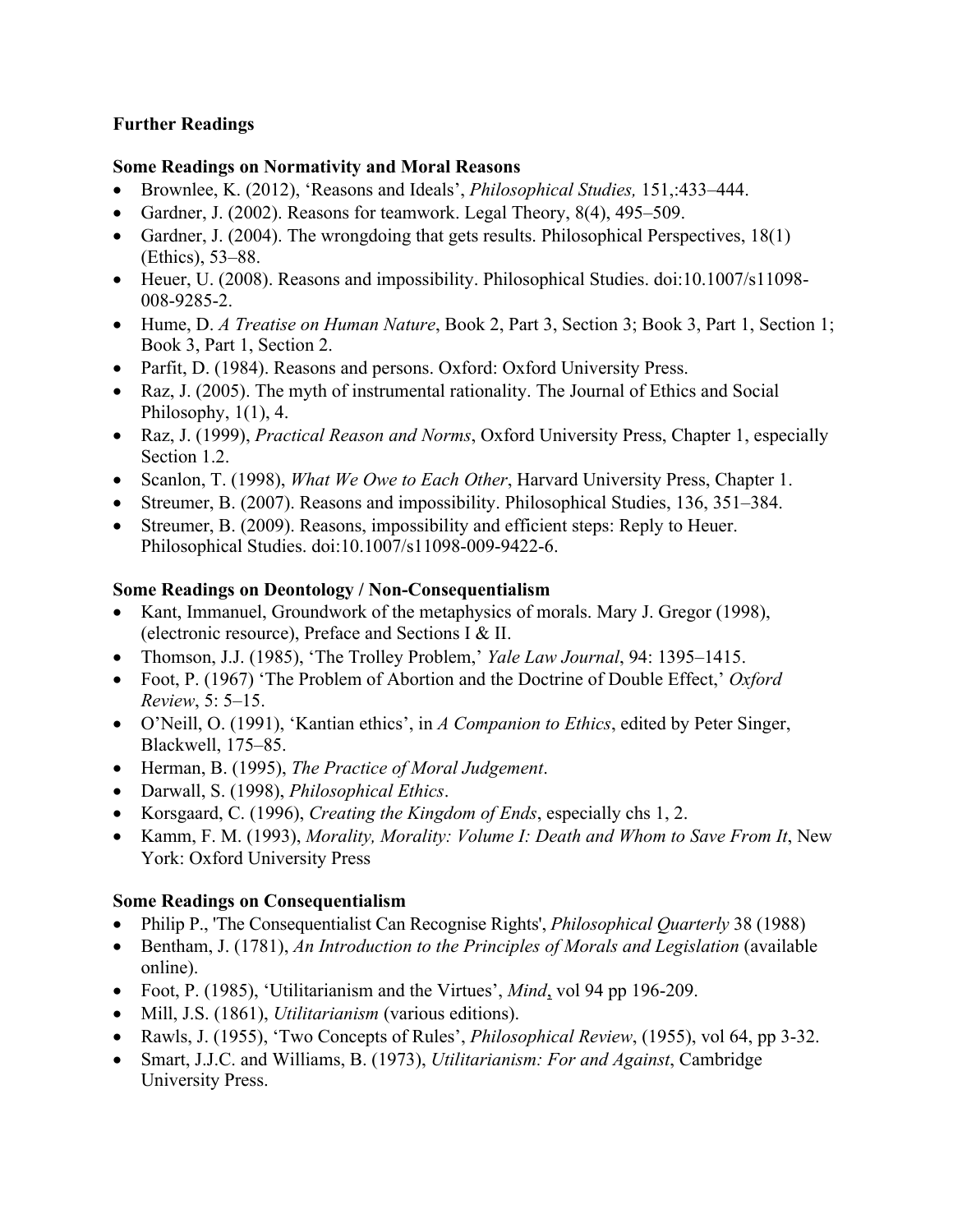- Brink, D. O. (2006), 'Some Forms and Limits of Consequentialism', in D. Copp (ed.), *The Oxford Handbook of Ethical Theory*. Oxford University Press.
- Griffin, J. (1992), 'The Human Good and the Ambitions of Consequentialism', *Social Philosophy and Policy* 9.
- Nagel, T. (1986), *The View from Nowhere*, Oxford University Press, ch. 9
- Scheffler, S. (1988), (ed.), *Consequentialism and Its Critics*, Oxford University Press, especially chapters by Williams, Scanlon, Railton,
- Stocker, M. (1976), 'The Schizophrenia of Modern Ethical Theory'*, Journal of Philosophy*, vol 73 pp 453-466.

## **Some Readings on Virtue Ethics and Moral Saints**

- Annas, J. (2011), *Intelligent Virtue*. Oxford, chs 1-3, 8-9
- Annas, J. (2006), '\Virtue Ethics', in David Copp (ed.), *The Oxford Handbook of Ethical Theory*, Oxford University Press, 515–36.
- Crisp, R. (1996), 'Modern Moral Philosophy and the Virtues', intro. to his (ed.), *How Should One Live?* Oxford University Press,
- Crisp, R. & M. Slote (ed.), *Virtue Ethics* (OUP, 1997), especially:
	- o Foot, P. 'Virtues and Vices'
	- o McDowell, J. 'Virtue and Reason'
	- o Anscombe, E. 'Modern Moral Philosophy' (These articles are all reprints; you can find the original versions online.)
- Hurka, T. (2001), 'Against Virtue Ethics', in *Virtue, Vice, and Value.* Oxford University Press, ch. 8.
- Trianosky, G. (1990), 'What is Virtue Ethics All About?', *American Philosophical Quarterly.*
- Audi, R. (1995), 'Acting from Virtue', *Mind.*
- Swanton, C. (2003), *Virtue Ethics: A Pluralistic View,* Oxford University Press, ch. 11
- Johnson, R. (2003), 'Virtue and Right', *Ethics.*

## **Some Readings on Moral Pluralism, Moral Particularism, and Care Ethics**

- Held, V. (2015), 'Care and Human Rights' in *Philosophical Foundations of Human Rights*. Rowan Cruft, et al (eds). Oxford University Press, Ch 35. See also Susan Mendus's response chapter in the same collection: 'Care and Human Rights', Chapter 36.
- Berlin, I. (1969), *Four Essays on Liberty*, Oxford: Oxford University Press.
- Berlin, I. (1991), *The Crooked Timber of Humanity*, New York: Random House.
- Held, V. (2006), *The Ethics of Care: Personal, Political, and Global.* OUP, chs 3, 5.
- Engster, D. (2007), *The Heart of Justice: Care Ethics and Political Theory*. OUP, chs, 1, 3, 5.
- Noddings, N. (1988), 'An Ethic of Caring and Its Implications for Instructional Arrangements', *American Journal of Education*, 96, 215-30.
- Dancy, J. (2004), *Ethics without Principles*. OUP.
- Cottingham, J. (1998), 'The Ethical Credentials of Partiality' Presidential Address, *Proceedings of the Aristotelian Society*, New Series, 98, 1-21
- Thomson, J.J. (1997), 'The Right and the Good', *Journal of Philosophy*, 94: 273-298.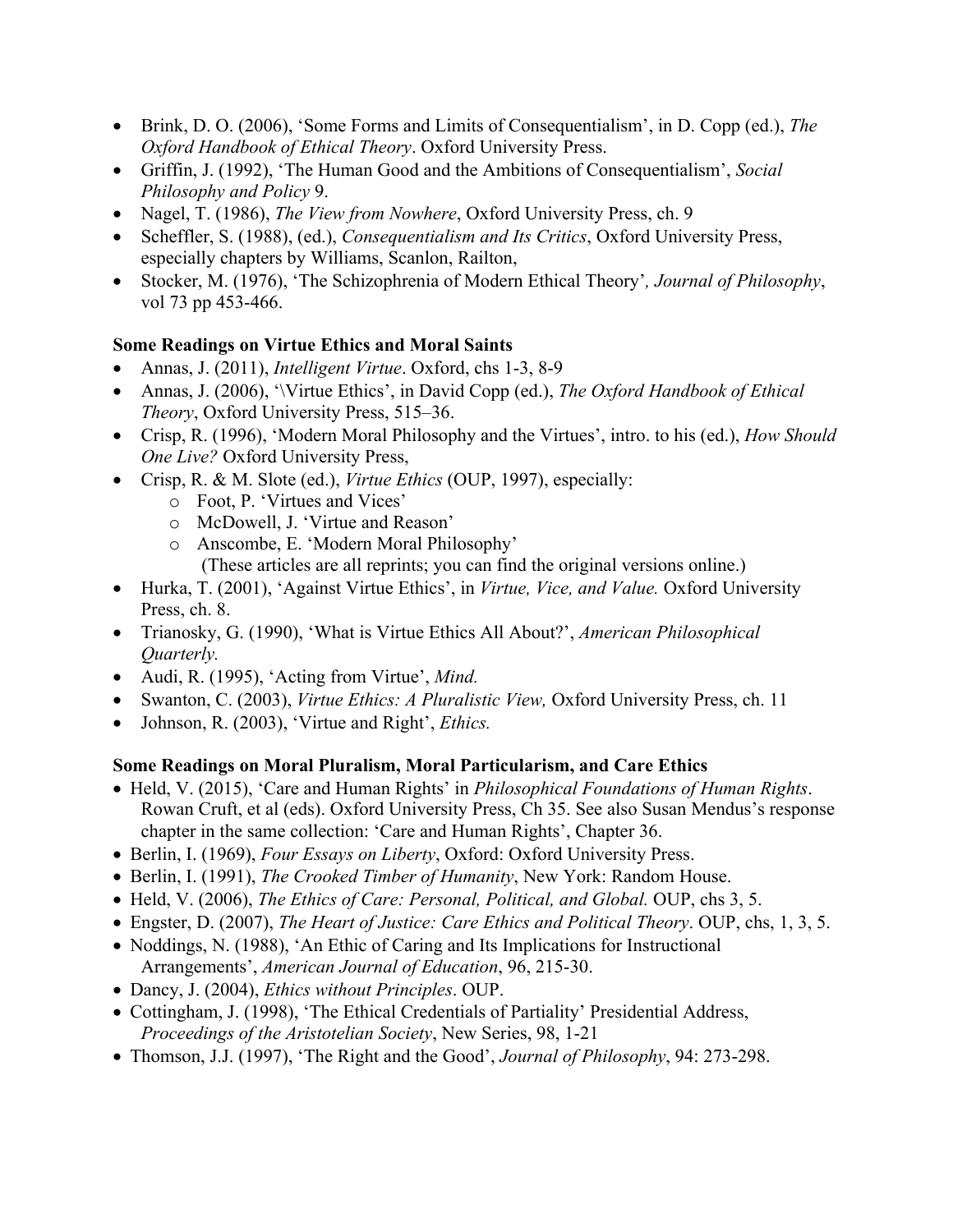## **Some Readings on Abortion, Reproduction, and Family**

- Foot, Philippa (2002), *Moral Dilemmas*. Oxford University Press.
- Finnis, John (1973), 'The Rights and Wrongs of Abortion: A Reply to Judith Thomson', *Philosophy and Public Affairs*, 2:2, 117-145.
- Thomson, J.J. (1973), 'Rights and Death', *Philosophy and Public Affairs*, 2:2, 146-159. [a reply to Finnis]
- Kaveny, Cathleen (2012), *Law's Virtues*, especially chs. 3, 9.
- Tooley, Michael (1972), 'Abortion and Infanticide', *Philosophy and Public Affairs*, 2(1): 37– 65.
- Hochschild, Arlie (1989), *The Second Shift: Working Parents and the Revolution at Home*, Viking.
- Kittay, Eva (1999), *Love's Labor*, Routledge.
- MacKinnon, Catherine (1989), *Toward a Feminist Theory of the State*, Harvard University Press.
- Noddings, Nel (1986), *Caring: A Feminine Approach to Ethics and Moral Education*, University of California Press.
- Nussbaum, Martha (2000), *Women and Human Development: The Capabilities Approach*, Cambridge University Press.
- Okin, Susan (1989), *Justice, Gender and the Family*, New York: Basic Books.
- Pateman, Carole (1983), 'Defending prostitution: charges against Ericson', *Ethics*, 93: 561– 565.
- Phillips, Anne (2013), *Our Bodies, Whose Property?*, Princeton University Press.

# **Some Readings on Rights**

- Waldron, Jeremy (ed.) (1990), *Theories of Rights*. Oxford University Press.
- Thomson, J. J. (1986), *Rights Restitution and Risk.* Harvard University Press.
- Thomson, J. J. (1990), *The Realm of Rights.* Harvard University Press.
- Finnis, John *Natural Law and Natural Rights*. Oxford University Press.
- Sumner*,* L. W., *The Moral Foundation of Rights.* Oxford University Press.
- Ingram*,* Attracta, *A Political Theory of Rights.*
- Raz*,* Joseph (1986), *The Morality of Freedom*. Oxford University Press, part III.
- Steiner, Hillel (1994), *An Essay on Rights*. Blackwell.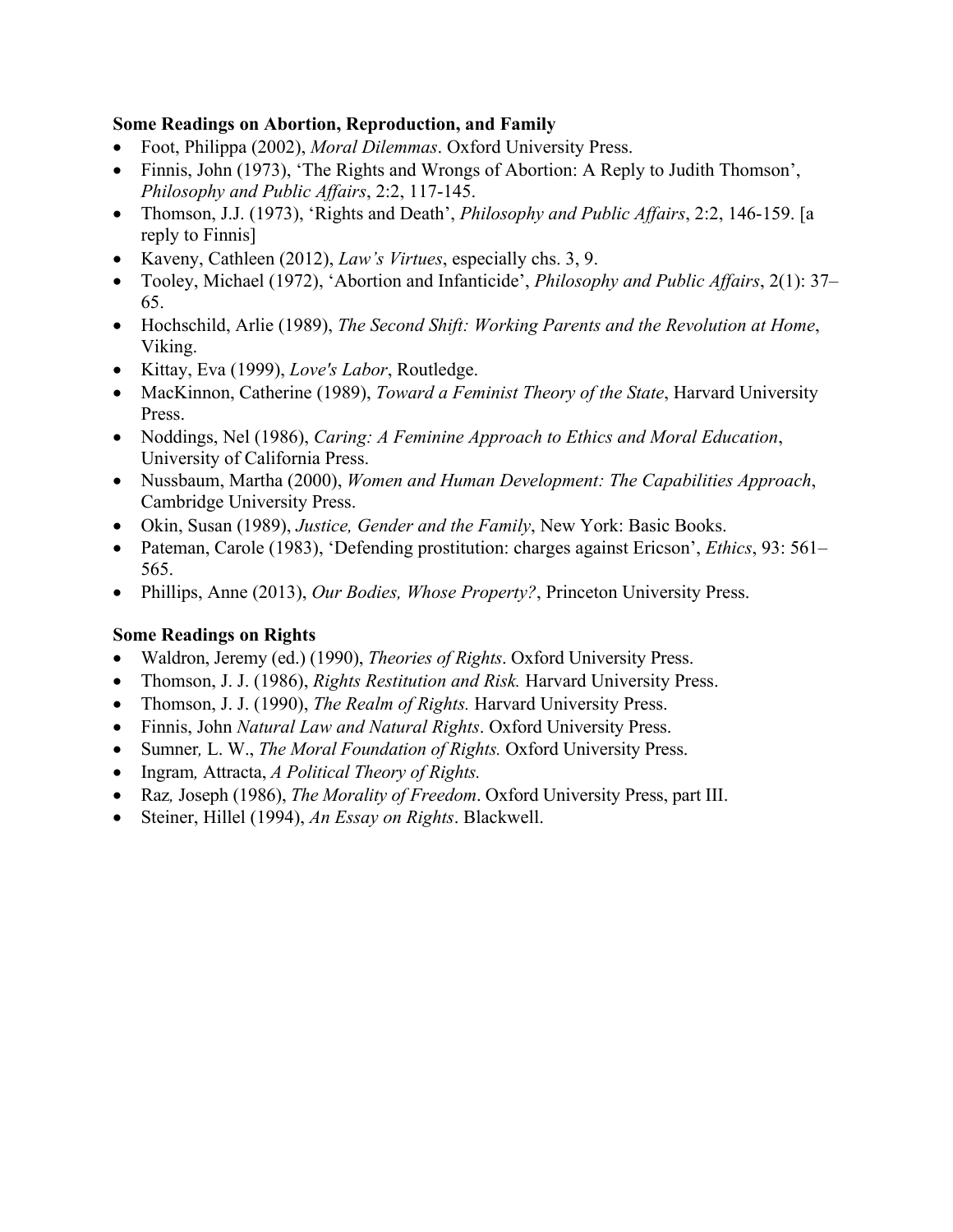# **Appendix: Advice on Writing an Essay in Philosophy**

# **Guides on Writing in Philosophy**

- Joel Feinberg, *Doing Philosophy*
- Jim Pryor: http://www.jimpryor.net/teaching/guidelines/writing.html
- Harvard Writing Centre: https://philosophy.fas.harvard.edu/files/phildept/files/brief\_guide\_to\_writing\_philosophy\_pa per.pdf

# **Guides on Writing Clearly and Elegantly**

- Williams, *Style: Toward Clarity and Grace*.
- Evans, *Do I Make Myself Clear*.

# **Basic Tips for Writing in Philosophy**

- A Philosophy essay is not a murder mystery. It's a reasoned defence of a claim.
- Announce your thesis (i.e. your central claim) at the beginning.
- Spend the rest of the essay defending that claim.
- Narrow your focus. Take charge of the question. Tell your reader at the outset what you will do and why you will do it (and also what you won't do and why).
- Have a clear structure. Signpost. After you've defended your first main point, briefly summarise what you've done and tell your reader what you will do next.
- Situate your view in relation to the literature, if appropriate.

# Features of a good essay:

- A clear statement of the central claim that will be defended.
- A conceptual specification of the key terms necessary to defend that claim. (For instance, if your essay is about privacy, specify what you mean by *privacy*.)
- A clear, well-structured defence of the claim (i.e. the reasons for advancing it),
- Effective engagement with possible objections against the claim.
- Ensure your paper has been checked thoroughly for spelling and grammar.
- Adhere strictly to an accepted referencing style.
- Be willing to write several drafts. Figure out what you think while writing the bad first draft. First drafts are always bad. They are supposed to be bad! Then refine your ideas in the good second draft and refine them again in the excellent third draft.
- Read professional philosophy articles as (good and bad) models of style and structure. Think about the articles you've most enjoyed reading. Dissect them to understand how they are built.

Suggested structure:

- In the first few sentences, set the scene and explain why the topic matters.
- Next, introduce the thesis, e.g. 'In this essay, I shall argue that X.'
- Specify or refine that thesis. 'By X, I mean...
- Finish the introductory section by listing the (2-5) steps that you will take to defend your claim.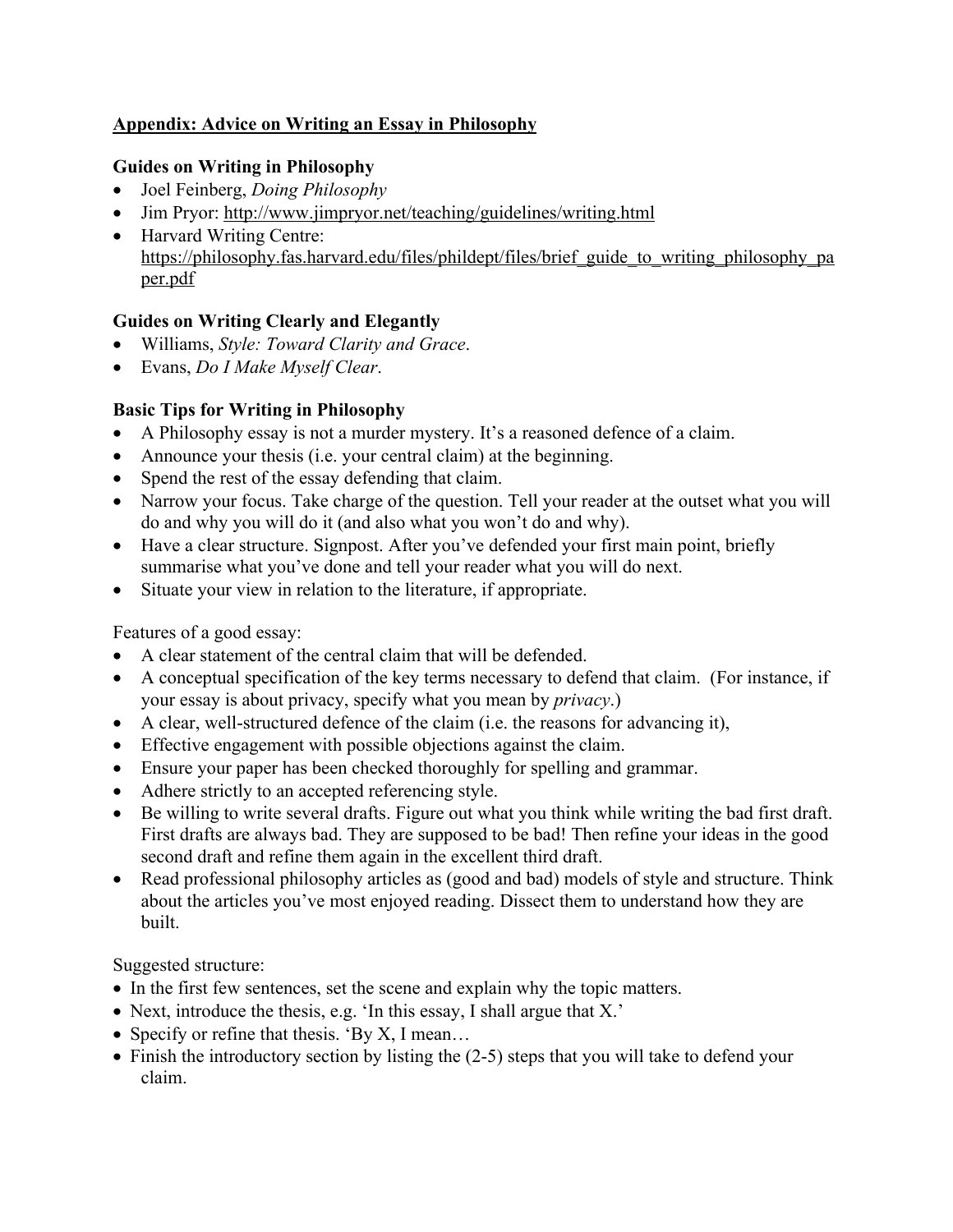- Then: go through those steps. Consider objections. Defend your view against those objections. (If you find an objection forceful and devastating for your view, then it's time to go back to the drawing board and change your thesis.) Engage with the literature as appropriate.
- Conclude briefly by highlighting what you've achieved in the essay.
- Once you've followed these 'rules' for many years, and you understand why they are the rules, then you may begin to break them.